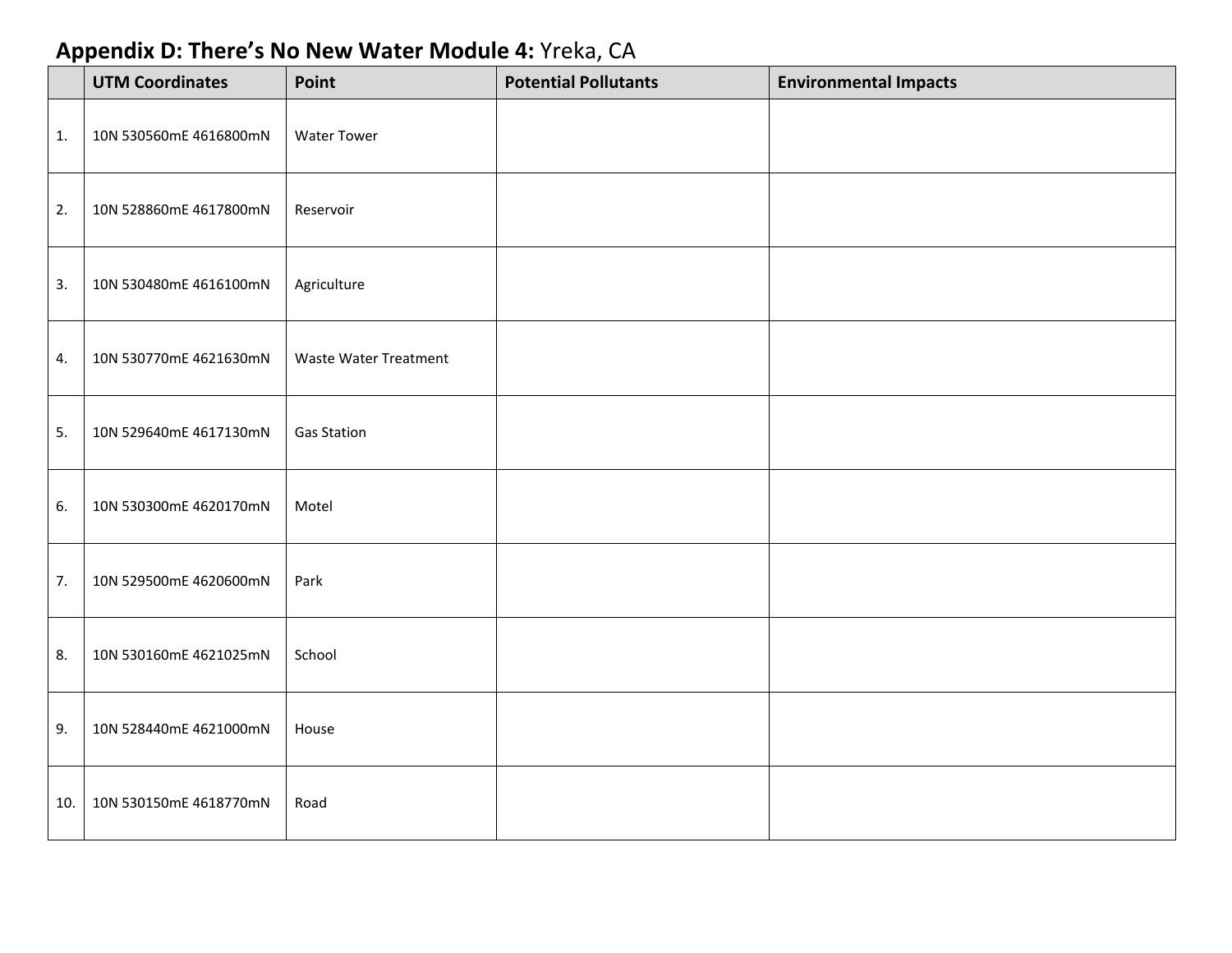## **Appendix D: There's No New Water Module 4:** Dunkirk, NY

|     | <b>UTM Coordinates</b> | Point                       | <b>Potential Pollutants</b> | <b>Environmental Impacts</b> |
|-----|------------------------|-----------------------------|-----------------------------|------------------------------|
| 1.  | 17N 636240mE 4705130mN | Water Filtration/Source     |                             |                              |
| 2.  | 17N 637000mE 4705500mN | Harbor                      |                             |                              |
| 3.  | 17N 637950mE 4700700mN | Agriculture                 |                             |                              |
| 4.  | 17N 638180mE 4706000mN | Waste Water Treatment Plant |                             |                              |
| 5.  | 17N 637000mE 4703900mN | <b>Gas Station</b>          |                             |                              |
| 6.  | 17N 638175mE 4705820mN | Motel                       |                             |                              |
| 7.  | 17N 635115mE 4705430mN | Park                        |                             |                              |
| 8.  | 17N 636430mE 4704270mN | School                      |                             |                              |
| 9.  | 17N 637550mE 4704600mN | House                       |                             |                              |
| 10. | 17N 638400mE 4702370mN | Road                        |                             |                              |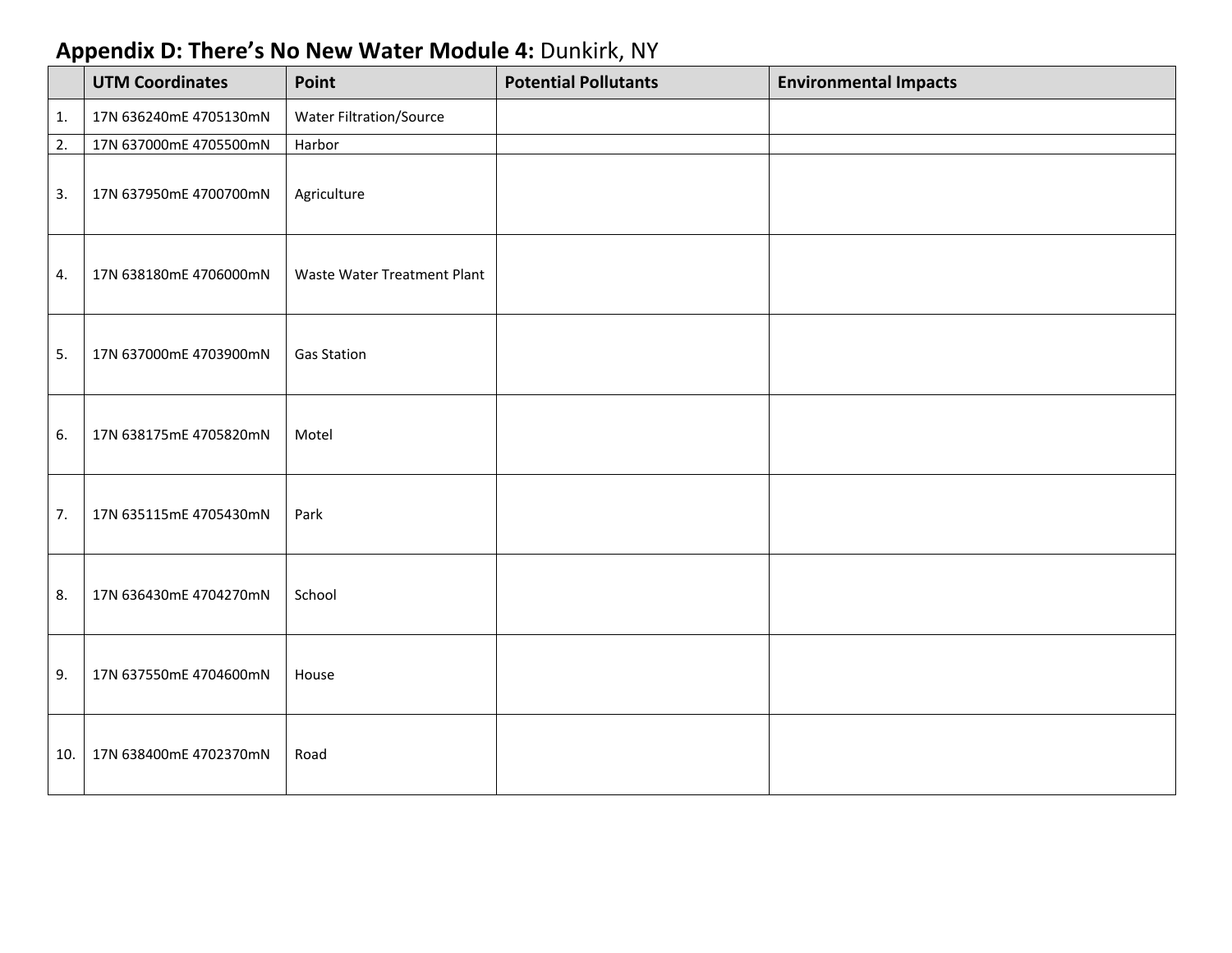## **Appendix D: There's No New Water Module 4:** Estes Park, CO

|     | <b>UTM Coordinates</b> | Point                                 | <b>Potential Pollutants</b> | <b>Environmental Impacts</b> |
|-----|------------------------|---------------------------------------|-----------------------------|------------------------------|
| 1.  | 13N 457930mE 4468940mN | <b>Water Tank</b>                     |                             |                              |
| 2.  | 13N 454900mE 4465800mN | Lake                                  |                             |                              |
| 3.  | None                   | Agriculture                           |                             |                              |
| 4.  | 13N 458000mE 4467000mN | Waste Water<br><b>Treatment Plant</b> |                             |                              |
| 5.  | 13N 454085mE 4468340mN | <b>Gas Station</b>                    |                             |                              |
| 6.  | 13N 456500mE 4469690mN | Motel                                 |                             |                              |
| 7.  | 13N 457350mE 4469300mN | Park                                  |                             |                              |
| 8.  | 13N 457720mE 4468678mN | School                                |                             |                              |
| 9.  | 13N 455590mE 4468830mN | House                                 |                             |                              |
| 10. | 13N 455600mE 4471000mN | Road                                  |                             |                              |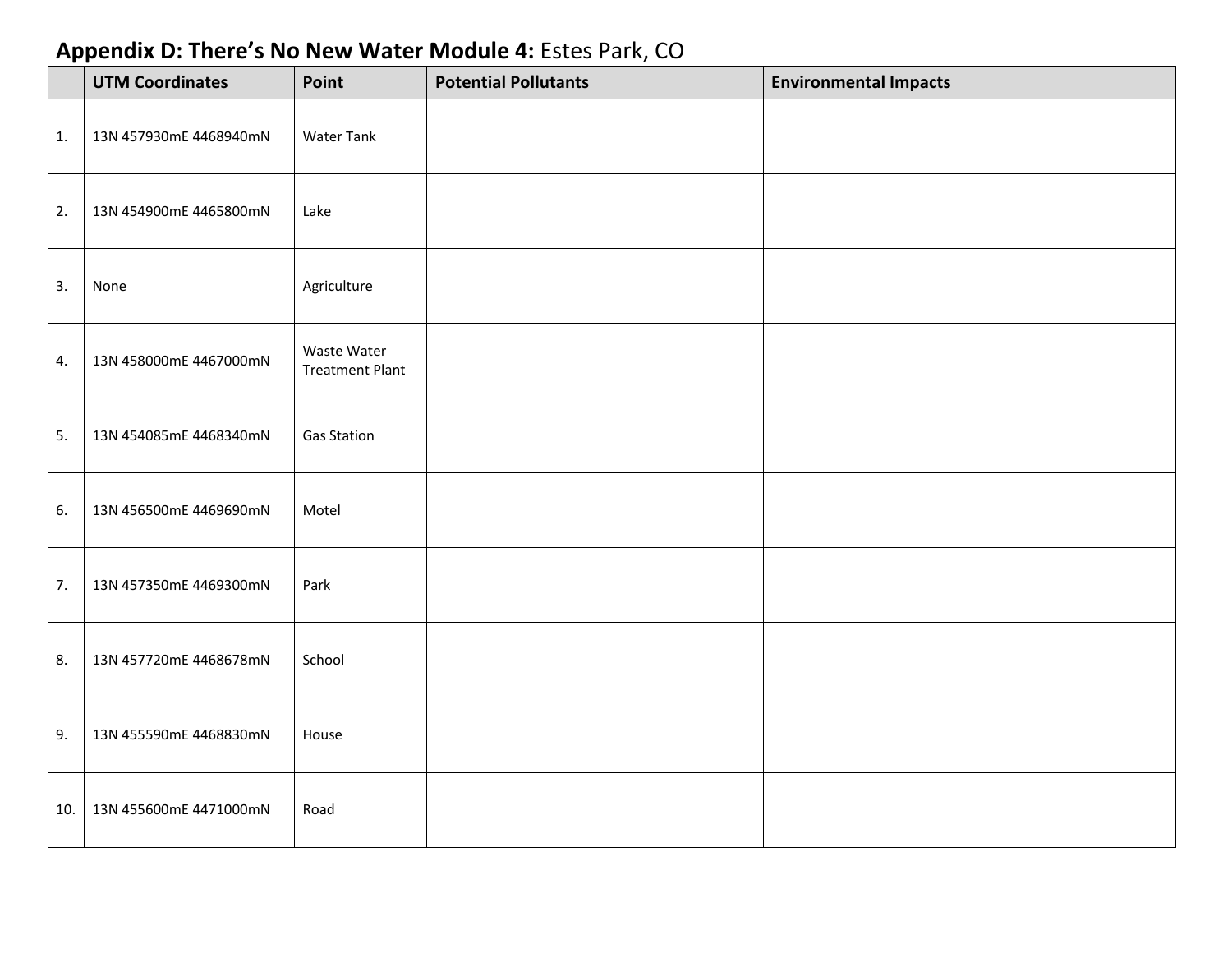## **Appendix D: There's No New Water Module 4:** Harker's Island, NC

|     | <b>UTM Coordinates</b> | Point                       | <b>Potential Pollutants</b> | <b>Environmental Impacts</b> |
|-----|------------------------|-----------------------------|-----------------------------|------------------------------|
| 1.  | 18N 359980mE 3839450mN | Water Filtration/Source     |                             |                              |
| 2.  | 18N 355275mE 3842100mN | Harbor                      |                             |                              |
| 3.  | None                   | Agriculture                 |                             |                              |
| 4.  | 18N 357400mE 3840600mN | Waste Water Treatment Plant |                             |                              |
| 5.  | 18N 355280mE 3841590mN | <b>Gas Station</b>          |                             |                              |
| 6.  | 18N 358480mE 3840300mN | Motel                       |                             |                              |
| 7.  | 18N 357950mE 3840260mN | Park                        |                             |                              |
| 8.  | 18N 357880mE 3840200mN | School                      |                             |                              |
| 9.  | 18N 355400mE 3841340mN | House                       |                             |                              |
| 10. | 18N 355470mE 3842520mN | Road                        |                             |                              |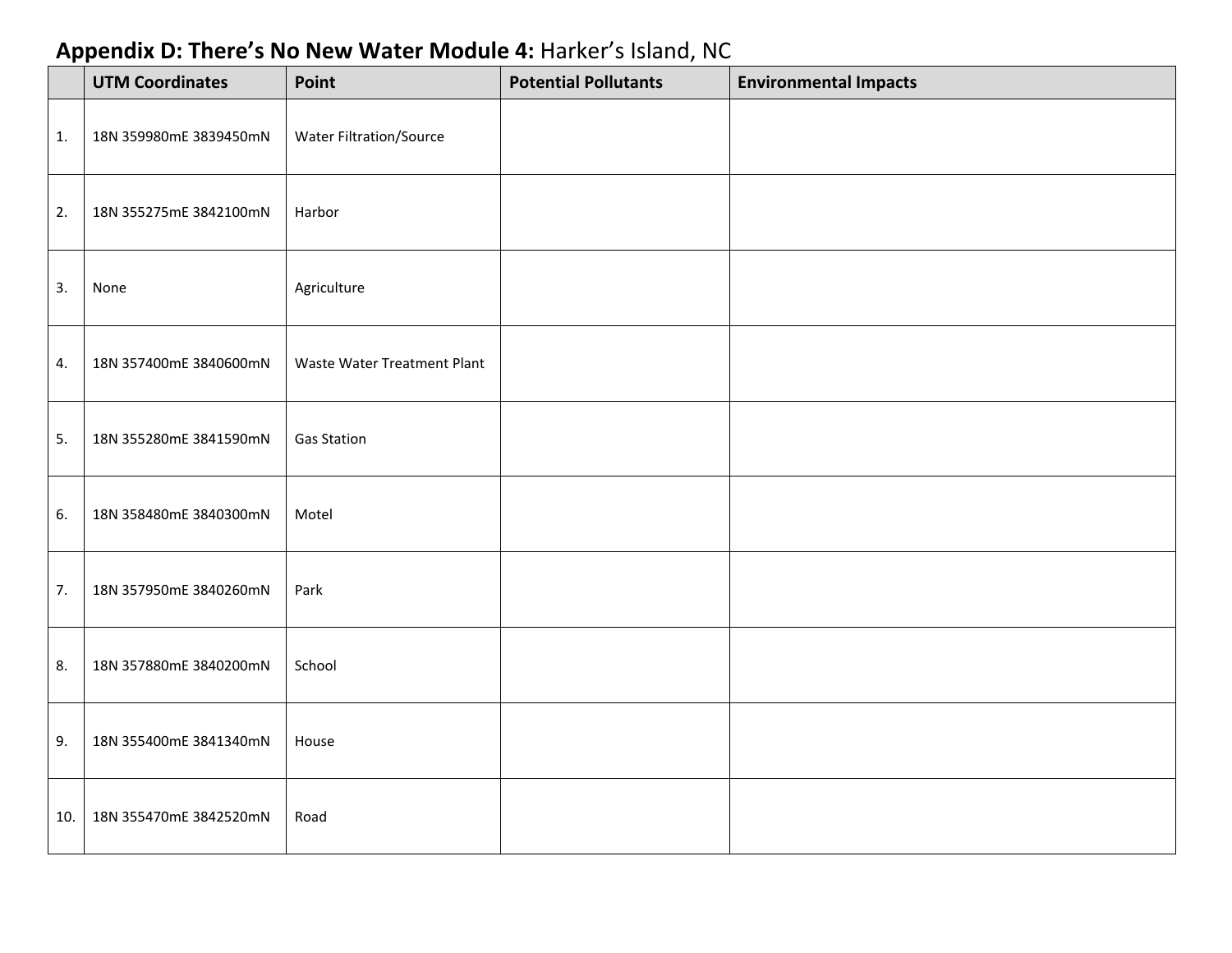## **Appendix D: There's No New Water Module 4:** Yreka, CA

|     | <b>UTM Coordinates</b> | Point                        | <b>Potential Pollutants</b>                                                                                                                   | <b>Environmental Impacts</b>                                                                                                                                                                                                                                                                                                                                                     |
|-----|------------------------|------------------------------|-----------------------------------------------------------------------------------------------------------------------------------------------|----------------------------------------------------------------------------------------------------------------------------------------------------------------------------------------------------------------------------------------------------------------------------------------------------------------------------------------------------------------------------------|
| 1.  | 10N 530560mE 4616800mN | <b>Water Tower</b>           | Sources of water must meet minimum<br>standards set by the government. Fresh<br>water is available as either groundwater<br>or surface water. | If nearby human activities have polluted the water sources,<br>the quantity of freshwater available for human uses and for<br>the natural ecosystem decreases.                                                                                                                                                                                                                   |
| 2.  | 10N 528860mE 4617800mN | Reservoir                    | Organic pollution, nitrate<br>contamination, metals, gases,<br>waterborne disease and agro-chemicals                                          | Pollutants can damage the aquatic ecosystem and affects<br>aquatic life; sediment accumulation due to erosion limits the<br>water storage capacity of the reservoir; solids from erosion<br>can cause loss of soil fertility and sedimentation; oxygen<br>depletion.                                                                                                             |
| 3.  | 10N 530480mE 4616100mN | Agriculture                  | Animal waste, fertilizers, pesticides and<br>motor waste                                                                                      | An excess of nutrients can cause a rapid increase in algal<br>growth, thus reducing the oxygen levels. These hypoxic<br>zones are devoid of live because there is not enough oxygen<br>for anything to survive.                                                                                                                                                                  |
| 4.  | 10N 530770mE 4621630mN | <b>Waste Water Treatment</b> | Chlorine, nitrogen, phosphorus, non<br>biological chemicals, oxygen, heavy<br>metals                                                          | Wastewater needs to be treated because it may contain<br>harmful pathogens, toxins, and organic matter that can<br>damage human health and the health of the local watershed.                                                                                                                                                                                                    |
| 5.  | 10N 529640mE 4617130mN | <b>Gas Station</b>           | Oil and grease, radiator fluids,<br>antifreeze, cleaning chemicals and<br>brake pad dust                                                      | These pollutants can be released into surface waters and<br>impact the aquatic ecosystems and human health. The<br>results can be the death of aquatic plants and animals, the<br>disruption of reproduction cycles, and a higher susceptibility<br>to diseases.                                                                                                                 |
| 6.  | 10N 530300mE 4620170mN | Motel                        | Trichloroethane & chloroflorocarbons,<br>bio solids, Alkyl Dimethyl Benzyl<br>Ammonium Chloride (ADBAC)                                       | Toxic to humans, fish, and other aquatic life.                                                                                                                                                                                                                                                                                                                                   |
| 7.  | 10N 529500mE 4620600mN | Park                         | Insecticides, pesticides, weed killers and<br>fertilizers                                                                                     | These chemicals can enter water sources and consequently<br>damage human and aquatic populations. The toxins could<br>kill or harm marine life and cause subsequent mutations in<br>offspring.                                                                                                                                                                                   |
| 8.  | 10N 530160mE 4621025mN | School                       | Heavy metals, clay dust, solvents,<br>ammonia, cleaners, diesel exhaust, and<br>fungal spores                                                 | Heavy metals can build up in the environment and lead to<br>biomagnifications, whereby a hazardous substance persists in<br>the food chain and becomes more concentrated in the<br>process.                                                                                                                                                                                      |
| 9.  | 10N 528440mE 4621000mN | House                        | Detergents, furniture polish,<br>disinfectants, deodorizes, paints, stain<br>removes, oil, cosmetics                                          | Some of these pollutants can contribute to waterborne<br>illnesses and can injure and kill aquatic life.                                                                                                                                                                                                                                                                         |
| 10. | 10N 530150mE 4618770mN | Road                         | Human waste, oil spills, smog, and<br>heavy metals                                                                                            | Oil spills and human waste can seep into groundwater and<br>other water sources. Unhealthy for humans, these pollutants<br>also kill fish and marine life by inhibiting their natural<br>defenses. Smog, along with an increase in carbon dioxide<br>levels, affects the ecosystem in a number of ways, including<br>decreased pH in water sources, which stresses aquatic life. |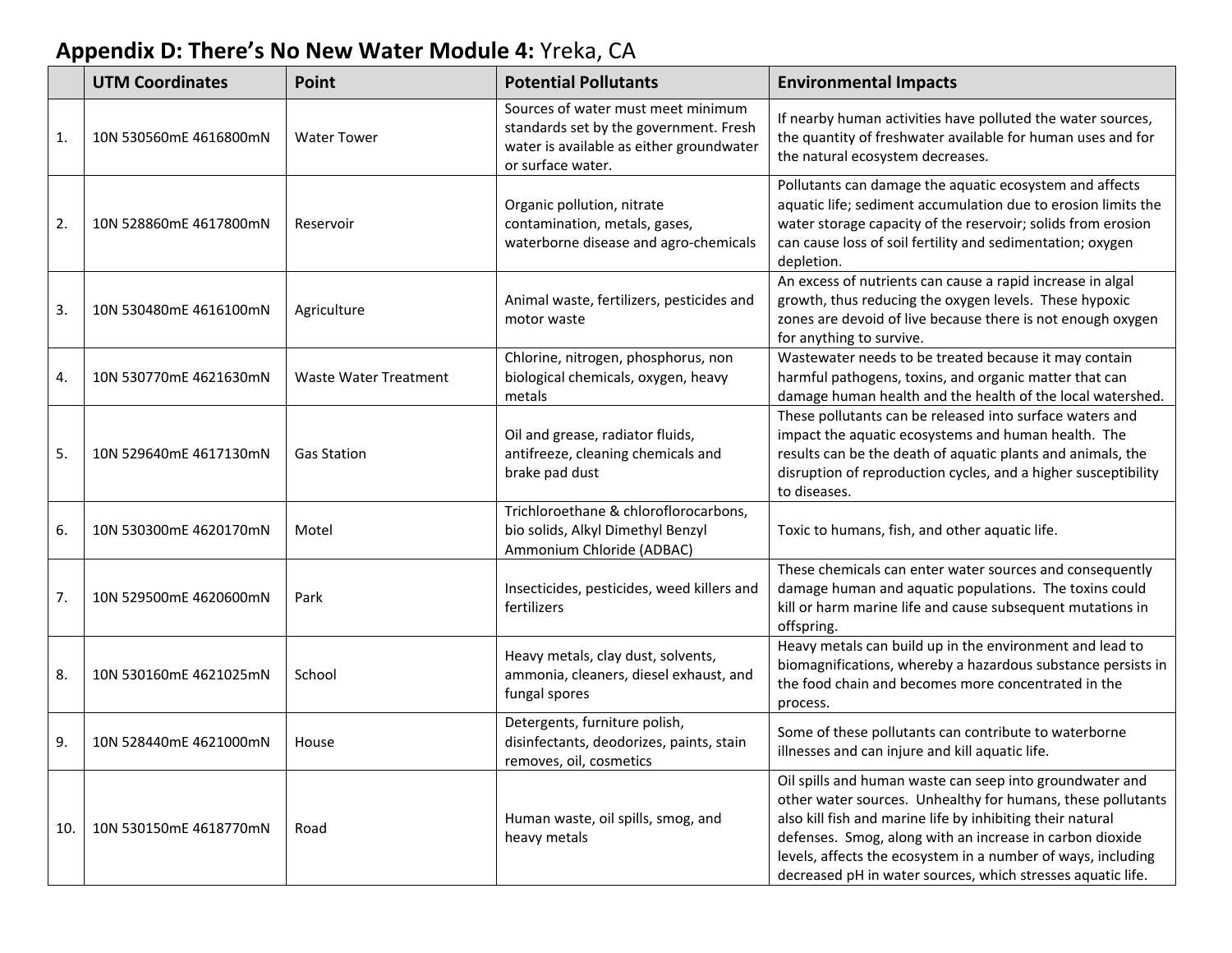## **Appendix D: There's No New Water Module 4:** Dunkirk, NY

|     | <b>UTM Coordinates</b> | Point                          | <b>Potential Pollutants</b>                                                                                                                   | <b>Environmental Impacts</b>                                                                                                                                                                                                                                                                                                                                                     |
|-----|------------------------|--------------------------------|-----------------------------------------------------------------------------------------------------------------------------------------------|----------------------------------------------------------------------------------------------------------------------------------------------------------------------------------------------------------------------------------------------------------------------------------------------------------------------------------------------------------------------------------|
| 1.  | 17N 636240mE 4705130mN | <b>Water Filtration/Source</b> | Sources of water must meet minimum<br>standards set by the government. Fresh<br>water is available as either groundwater<br>or surface water. | If nearby human activities have polluted the water sources,<br>the quantity of freshwater available for human uses and for<br>the natural ecosystem decreases.                                                                                                                                                                                                                   |
| 2.  | 17N 637000mE 4705500mN | Harbor                         | Organic pollution, nitrate<br>contamination, metals, gases,<br>waterborne disease and agro-chemicals                                          | Pollutants can damage the aquatic ecosystem and affects<br>aquatic life; sediment accumulation due to erosion limits the<br>water storage capacity of the reservoir; solids from erosion<br>can cause loss of soil fertility and sedimentation; oxygen<br>depletion.                                                                                                             |
| 3.  | 17N 637950mE 4700700mN | Agriculture                    | Animal waste, fertilizers, pesticides and<br>motor waste                                                                                      | An excess of nutrients can cause a rapid increase in algal<br>growth, thus reducing the oxygen levels. These hypoxic<br>zones are devoid of live because there is not enough oxygen<br>for anything to survive.                                                                                                                                                                  |
| 4.  | 17N 638180mE 4706000mN | Waste Water Treatment Plant    | Chlorine, nitrogen, phosphorus, non<br>biological chemicals, oxygen, heavy<br>metals                                                          | Wastewater needs to be treated because it may contain<br>harmful pathogens, toxins, and organic matter that can<br>damage human health and the health of the local watershed.                                                                                                                                                                                                    |
| 5.  | 17N 637000mE 4703900mN | <b>Gas Station</b>             | Oil and grease, radiator fluids,<br>antifreeze, cleaning chemicals and<br>brake pad dust                                                      | These pollutants can be released into surface waters and<br>impact the aquatic ecosystems and human health. The<br>results can be the death of aquatic plants and animals, the<br>disruption of reproduction cycles, and a higher susceptibility<br>to diseases.                                                                                                                 |
| 6.  | 17N 638175mE 4705820mN | Motel                          | Trichloroethane & chloroflorocarbons,<br>bio solids, Alkyl Dimethyl Benzyl<br>Ammonium Chloride (ADBAC)                                       | Toxic to humans, fish, and other aquatic life.                                                                                                                                                                                                                                                                                                                                   |
| 7.  | 17N 635115mE 4705430mN | Park                           | Insecticides, pesticides, weed killers and<br>fertilizers                                                                                     | These chemicals can enter water sources and consequently<br>damage human and aquatic populations. The toxins could<br>kill or harm marine life and cause subsequent mutations in<br>offspring.                                                                                                                                                                                   |
| 8.  | 17N 636430mE 4704270mN | School                         | Heavy metals, clay dust, solvents,<br>ammonia, cleaners, diesel exhaust, and<br>fungal spores                                                 | Heavy metals can build up in the environment and lead to<br>biomagnifications, whereby a hazardous substance persists in<br>the food chain and becomes more concentrated in the<br>process.                                                                                                                                                                                      |
| 9.  | 17N 637550mE 4704600mN | House                          | Detergents, furniture polish,<br>disinfectants, deodorizes, paints, stain<br>removes, oil, cosmetics                                          | Some of these pollutants can contribute to waterborne<br>illnesses and can injure and kill aquatic life.                                                                                                                                                                                                                                                                         |
| 10. | 17N 638400mE 4702370mN | Road                           | Human waste, oil spills, smog, and<br>heavy metals                                                                                            | Oil spills and human waste can seep into groundwater and<br>other water sources. Unhealthy for humans, these pollutants<br>also kill fish and marine life by inhibiting their natural<br>defenses. Smog, along with an increase in carbon dioxide<br>levels, affects the ecosystem in a number of ways, including<br>decreased pH in water sources, which stresses aquatic life. |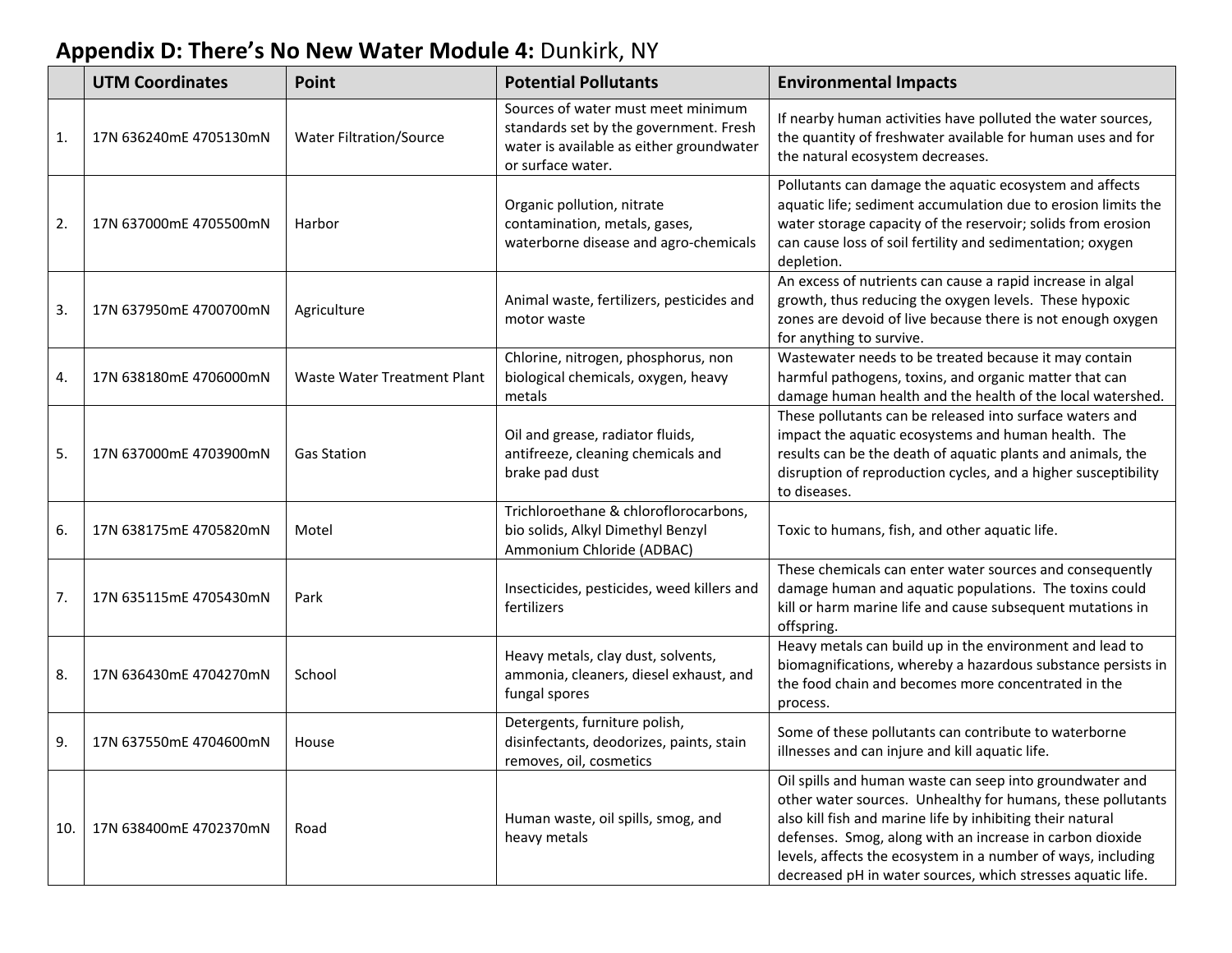# **Appendix D: There's No New Water Module 4:** Estes Park, CO

|                | <b>UTM Coordinates</b> | Point                                 | <b>Potential Pollutants</b>                                                                                                                | <b>Environmental Impacts</b>                                                                                                                                                                                                                                                                                                                                                     |
|----------------|------------------------|---------------------------------------|--------------------------------------------------------------------------------------------------------------------------------------------|----------------------------------------------------------------------------------------------------------------------------------------------------------------------------------------------------------------------------------------------------------------------------------------------------------------------------------------------------------------------------------|
| $\mathbf{1}$ . | 13N 457930mE 4468940mN | <b>Water Tank</b>                     | Sources of water must meet minimum standards<br>set by the government. Fresh water is available as<br>either groundwater or surface water. | If nearby human activities have polluted the water sources,<br>the quantity of freshwater available for human uses and for<br>the natural ecosystem decreases.                                                                                                                                                                                                                   |
| 2.             | 13N 454900mE 4465800mN | Lake                                  | Organic pollution, nitrate contamination, metals,<br>gases, waterborne disease and agro-chemicals                                          | Pollutants can damage the aquatic ecosystem and affects<br>aquatic life; sediment accumulation due to erosion limits the<br>water storage capacity of the reservoir; solids from erosion<br>can cause loss of soil fertility and sedimentation; oxygen<br>depletion.                                                                                                             |
| 3.             | None                   | Agriculture                           | Animal waste, fertilizers, pesticides and motor<br>waste                                                                                   | An excess of nutrients can cause a rapid increase in algal<br>growth, thus reducing the oxygen levels. These hypoxic zones<br>are devoid of live because there is not enough oxygen for<br>anything to survive.                                                                                                                                                                  |
| 4.             | 13N 458000mE 4467000mN | Waste Water<br><b>Treatment Plant</b> | Chlorine, nitrogen, phosphorus, non biological<br>chemicals, oxygen, heavy metals                                                          | Wastewater needs to be treated because it may contain<br>harmful pathogens, toxins, and organic matter that can<br>damage human health and the health of the local watershed.                                                                                                                                                                                                    |
| 5.             | 13N 454085mE 4468340mN | <b>Gas Station</b>                    | Oil and grease, radiator fluids, antifreeze, cleaning<br>chemicals and brake pad dust                                                      | These pollutants can be released into surface waters and<br>impact the aquatic ecosystems and human health. The results<br>can be the death of aquatic plants and animals, the disruption<br>of reproduction cycles, and a higher susceptibility to diseases.                                                                                                                    |
| 6.             | 13N 456500mE 4469690mN | Motel                                 | Trichloroethane & chloroflorocarbons, bio solids,<br>Alkyl Dimethyl Benzyl Ammonium Chloride<br>(ADBAC)                                    | Toxic to humans, fish, and other aquatic life.                                                                                                                                                                                                                                                                                                                                   |
| 7.             | 13N 457350mE 4469300mN | Park                                  | Insecticides, pesticides, weed killers and fertilizers                                                                                     | These chemicals can enter water sources and consequently<br>damage human and aquatic populations. The toxins could kill<br>or harm marine life and cause subsequent mutations in<br>offspring.                                                                                                                                                                                   |
| 8.             | 13N 457720mE 4468678mN | School                                | Heavy metals, clay dust, solvents, ammonia,<br>cleaners, diesel exhaust, and fungal spores                                                 | Heavy metals can build up in the environment and lead to<br>biomagnifications, whereby a hazardous substance persists in<br>the food chain and becomes more concentrated in the<br>process.                                                                                                                                                                                      |
| 9.             | 13N 455590mE 4468830mN | House                                 | Detergents, furniture polish, disinfectants,<br>deodorizes, paints, stain removes, oil, cosmetics                                          | Some of these pollutants can contribute to waterborne<br>illnesses and can injure and kill aquatic life.                                                                                                                                                                                                                                                                         |
| 10.            | 13N 455600mE 4471000mN | Road                                  | Human waste, oil spills, smog, and heavy metals                                                                                            | Oil spills and human waste can seep into groundwater and<br>other water sources. Unhealthy for humans, these pollutants<br>also kill fish and marine life by inhibiting their natural<br>defenses. Smog, along with an increase in carbon dioxide<br>levels, affects the ecosystem in a number of ways, including<br>decreased pH in water sources, which stresses aquatic life. |